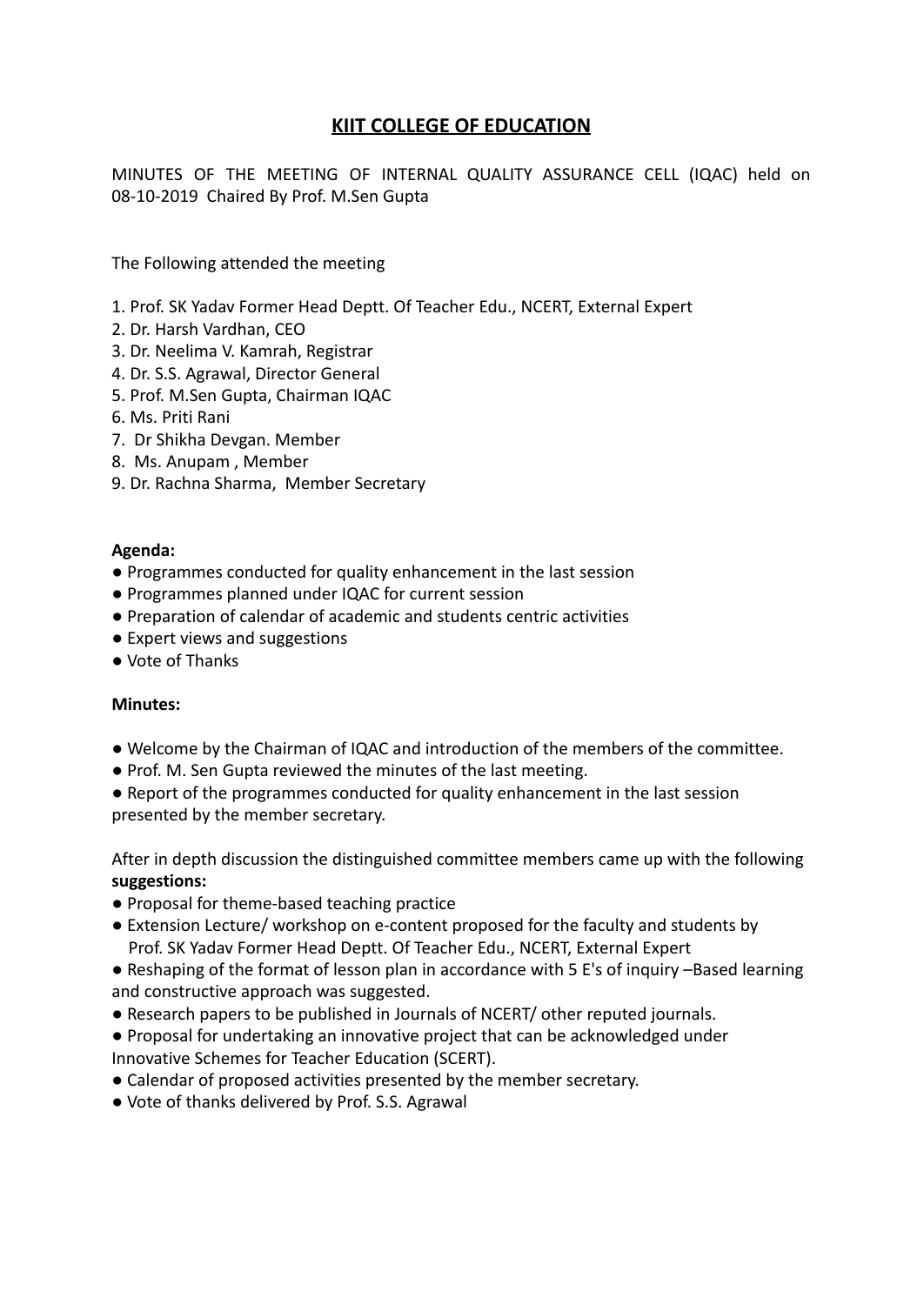# **KIIT COLLEGE OF EDUCATION**

MINUTES OF THE MEETING OF INTERNAL QUALITY ASSURANCE CELL (IQAC) held on 10-02-2020 Chaired By Prof. M.Sen Gupta

The Following attended the meeting

- 1. . Prof. SK Yadav Former Head Deptt. Of Teacher Edu., NCERT, External Expert
- 2. Dr. Harsh Vardhan, CEO
- 3. Dr. Neelima V. Kamrah, Registrar
- 4. Dr. S.S. Agrawal, Director General
- 5. Prof. M.Sen Gupta, Chairman IQAC
- 6. Ms. Anupam , Member
- 7. Dr Shikha Devgan. Member
- 8. Ms. Neetu Sharma, Member
- 9. Dr. Rachna Sharma, Member Secretary

#### **Agenda:**

- Programmes conducted for quality enhancement in the last session
- Programmes planned under IQAC for current session
- To Conduct visit of Foreign Delegates at campus under Academic exchange programme with Korean delegates
- Conduct of SRIJAN' 2020 Inter-College Competition
- Expert views and suggestions
- Vote of Thanks

#### **Minutes:**

- Welcome by the Chairman of IQAC and introduction of the members of the committee.
- Prof. M. Sen Gupta reviewed the minutes of last meeting.
- Report of the programmes conducted for quality enhancement in the last session presented by the member secretary
- Finalized the schedule of the academic exchange programme with Korean delegates and the issues to be shared with the delegation.

● List of activities, event schedule, appointment of coordinators and jury members were finalized.

After in depth discussion the distinguished committee members came up with the following **suggestions:**

- Theme of Srijan' 2020 Inter-college Competition was suggested by the experts.
- Suggested Certain Changes in Brochure.
- Prof. S. K. Yadav, the external expert, advised that certain additional activities need to be incorporated to make the program more effective.